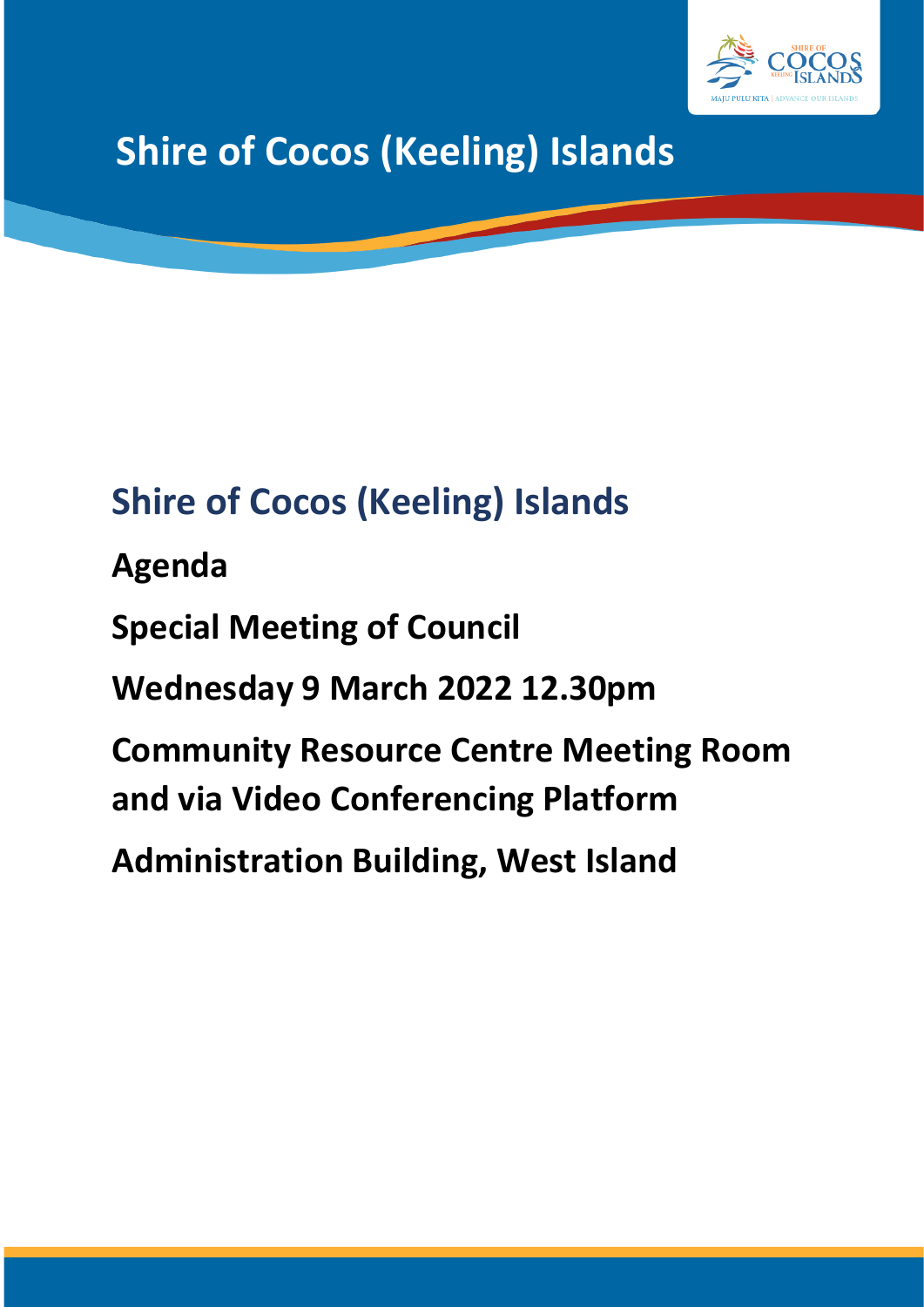

## **OUR VALUES**

#### **Service**

Provide the best service we can.

We serve the community and each other.

**Accountability**

We take responsibility for our own actions.

We do what we say we will do.

Mistakes are an opportunity to learn.

#### **Support**

We support our team and our community.

Look for opportunities to help each other.

**Respect**

We respect and value others.

Our interactions are always respectful towards others.

#### **Integrity**

We will be honest and transparent with all our dealings.

Maintain confidentiality.

Trust each other.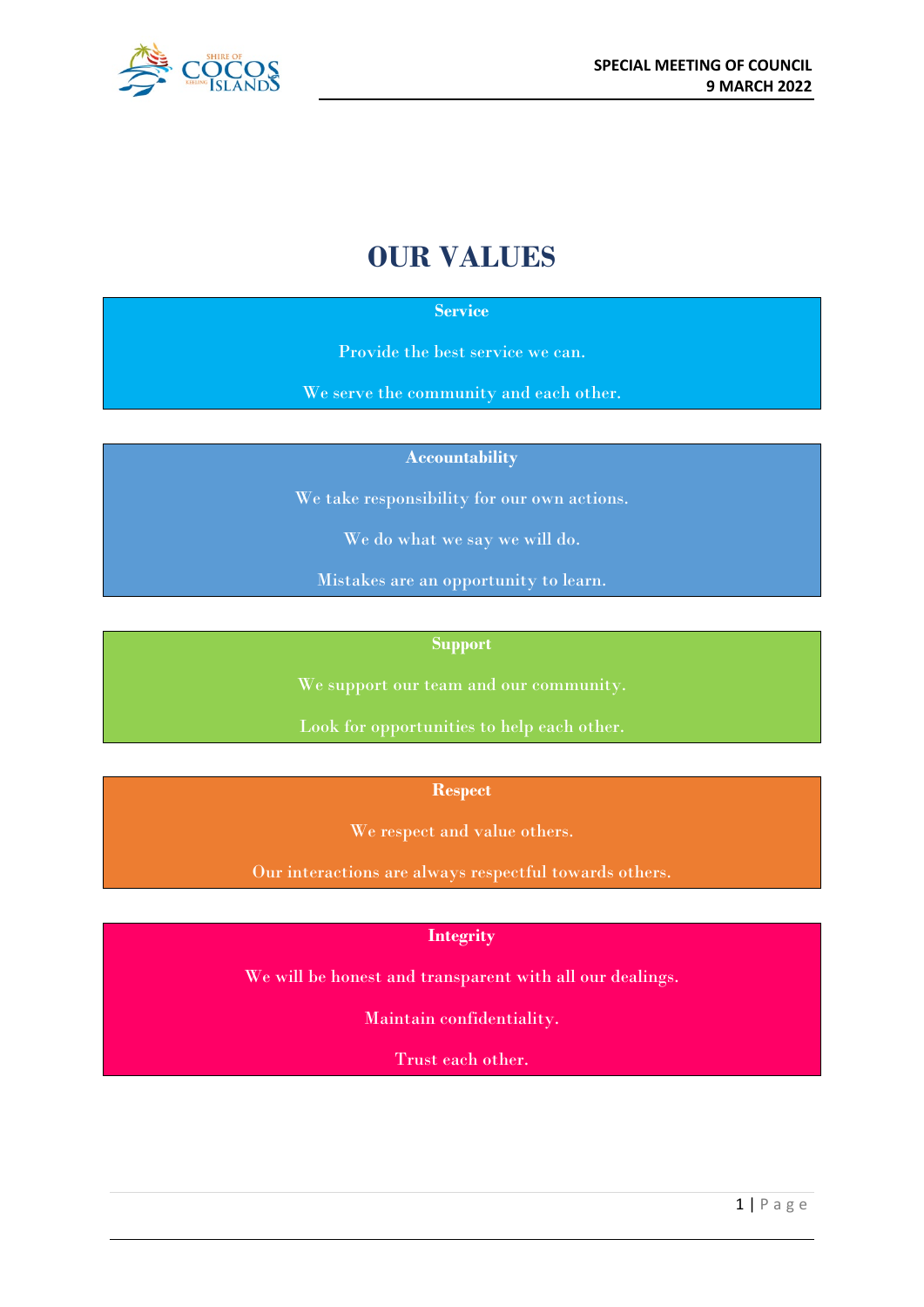

#### **Achievement**

Being proactive and enabling the outcomes.

Be creative and think outside the square.

#### **TABLE OF CONTENTS**

| $\mathbf{1}$                                                     | <b>OPENING/ANNOUNCEMENTS OF VISITORS</b>                                    | 4 |  |
|------------------------------------------------------------------|-----------------------------------------------------------------------------|---|--|
| $\overline{2}$                                                   | ATTENDANCE/APOLOGIES/LEAVE OF ABSENCE (PREVIOUSLY APPROVED)<br>4            |   |  |
| $\overline{\mathbf{3}}$                                          | RESPONSE TO PREVIOUS PUBLIC QUESTIONS TAKEN ON NOTICE<br>4                  |   |  |
| 4                                                                | <b>PUBLIC QUESTION TIME</b><br>4                                            |   |  |
| 5                                                                | <b>LEAVE OF ABSENCE</b><br>5                                                |   |  |
| 5.1                                                              | 5<br>LEAVE OF ABSENCE (PREVIOUSLY APPROVED)                                 |   |  |
| 5.2                                                              | 5<br><b>APPLICATION FOR LEAVE OF ABSENCE</b>                                |   |  |
| 6                                                                | PETITIONS/DEPUTATIONS/PRESENTATIONS<br>5                                    |   |  |
| 7                                                                | <b>CONFIRMATION OF MINUTES OF PREVIOUS MEETINGS</b>                         | 5 |  |
| <b>NIL</b>                                                       |                                                                             | 5 |  |
| 8                                                                | ANNOUNCEMENTS BY THE PRESIDING MEMBER AND COUNCILLORS<br>5                  |   |  |
| 9                                                                | <b>DECLARATION OF INTERESTS</b>                                             | 5 |  |
| 10                                                               | <b>REPORT AND RECOMMENDATIONS</b>                                           | 5 |  |
| 5<br><b>REPORTS OF OFFICERS AND RECOMMENDATIONS OF COMMITTEE</b> |                                                                             |   |  |
| 10.1                                                             | <b>FINANCE</b><br>6                                                         |   |  |
| <b>NIL</b>                                                       |                                                                             | 6 |  |
| 10.2.                                                            | <b>LEASE</b>                                                                | 6 |  |
| <b>NIL</b>                                                       |                                                                             | 6 |  |
| 10.3                                                             | <b>PLANNING/BUILDING</b>                                                    | 6 |  |
| <b>NIL</b>                                                       |                                                                             | 6 |  |
| 10.4                                                             | <b>ADMINISTRATION</b>                                                       | 6 |  |
| 10.4.1                                                           | CHIEF EXECUITVE OFFICER RECRUITMENT - UPDATED JOB DESCRIPTION FORM<br>(JDF) | 6 |  |
| 10.5                                                             | <b>MINUTES TO BE RECEIVED</b>                                               | 9 |  |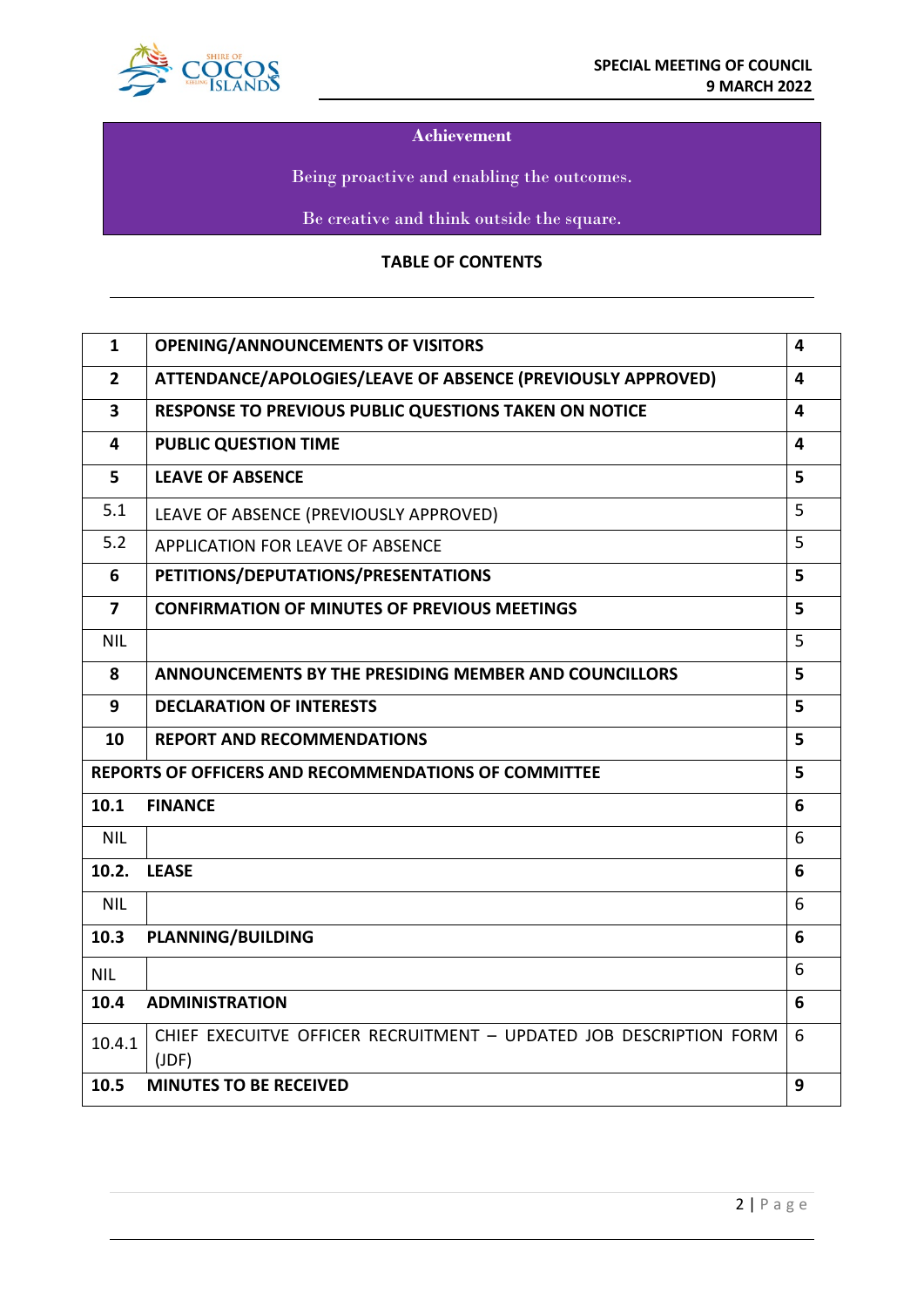

| <b>NIL</b>                                             |                                                                    | 9  |
|--------------------------------------------------------|--------------------------------------------------------------------|----|
| 11                                                     | ELECTED MEMBERS MOTIONS OF WHICH PREVIOUS NOTICE HAS BEEN GIVEN    | 9  |
| 12                                                     | <b>MOTIONS WITHOUT NOTICE WITH LEAVE OF COUNCIL</b>                | 9  |
| 13                                                     | <b>MATTERS BEHIND CLOSED DOORS</b>                                 | 9  |
| <b>NIL</b>                                             |                                                                    | 9  |
| 9<br><b>MATTERS RELATING TO THE LAND TRUSTS</b><br>14. |                                                                    |    |
| 14.1                                                   | <b>TRUSTS ADMINISTRATION</b>                                       | 11 |
| <b>NIL</b>                                             |                                                                    | 11 |
| 14.2                                                   | <b>TRUSTS LEASES</b>                                               | 11 |
| <b>NIL</b>                                             |                                                                    | 11 |
| 14.3                                                   | <b>TRUSTS FINANCE</b>                                              | 11 |
| <b>NIL</b>                                             |                                                                    | 11 |
| 15.                                                    | NEW BUSINESS OF AN URGENT NATURE INTRODUCED BY DECISION OF MEETING | 11 |
|                                                        | (LATE ITEM)                                                        |    |
| <b>NIL</b>                                             |                                                                    | 11 |
| 16.                                                    | <b>CLOSURE</b>                                                     | 11 |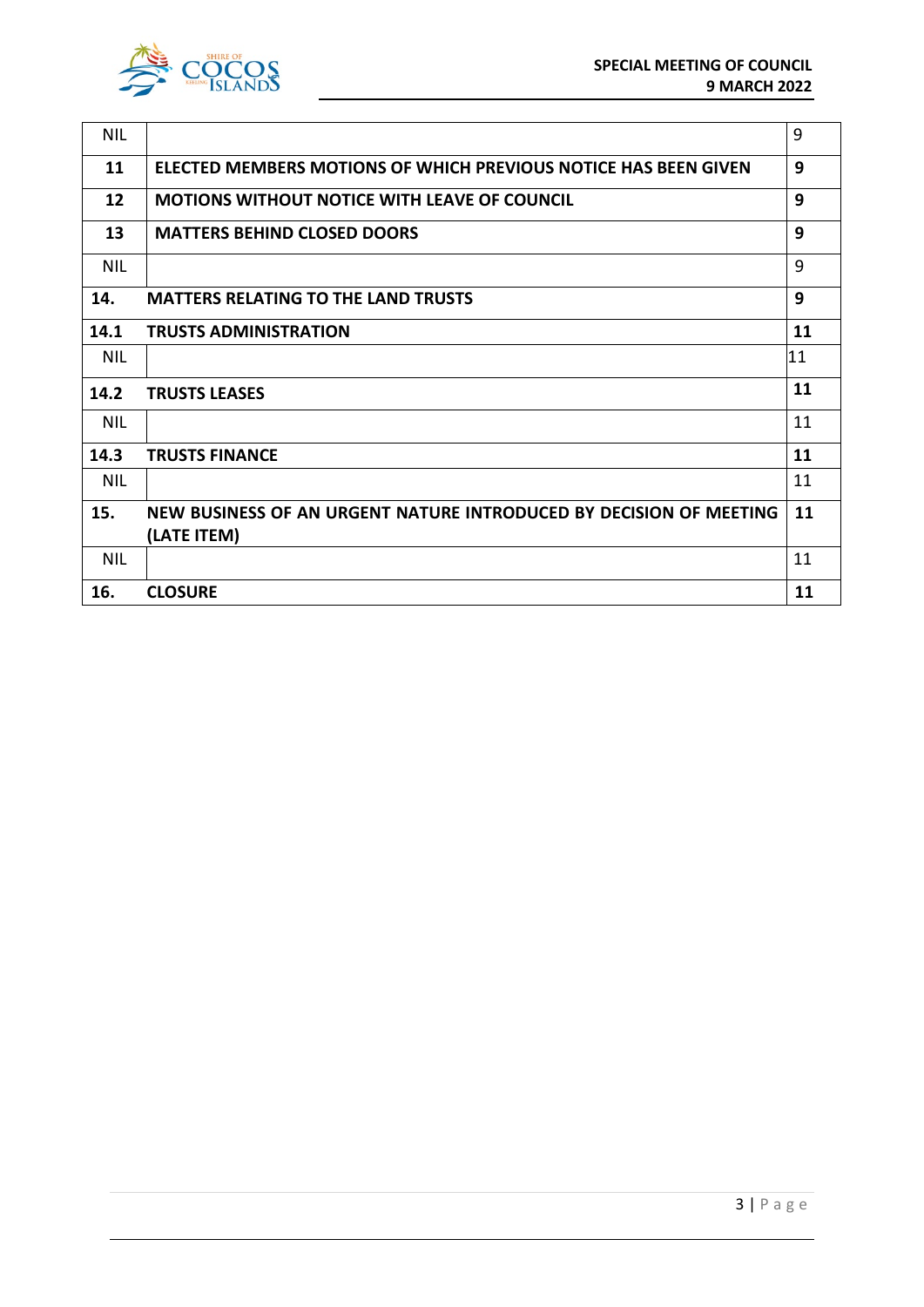

## **1. OPENING/ANNOUNCEMENTS OF VISITORS**

## **2. ATTENDANCE/APOLOGIES/LEAVE OF ABSENCE**

## **3. RESPONSE TO PREVIOUS PUBLIC QUESTIONS TAKEN ON NOTICE**

## **4. PUBLIC QUESTION TIME**

In accordance with *Section 5.24(1) (a) of the Local Government Act 1995,* time is allocated for questions to be raised by members of the public, as follows:

(1) The minimum time to be allocated for the asking of and responding to questions raised by members of the public at ordinary meetings of councils and meetings referred to in regulation 5 is 15 minutes.

(2) Once all the questions raised by members of the public have been asked and responded to at a meeting referred to in sub regulation (1), nothing in these regulations prevents the unused part of the minimum question time period from being used for other matters.

Pursuant *to regulation 7(4) (a) of the Local Government (Administration) Regulations 1996*, questions from the public must relate to a matter affecting the local government.

In accordance with *Section 5.25 (1) (f) of the Local Government Act 1995* and the *Local Government (Administration) Regulations 1996 regulation 11(e)* a summary of each question raised by members of the public at the meeting and a summary of the response to the question will be included in the minutes of the meeting.

Where a question is taken on notice at the meeting, a summary of the response to the question will be included in the agenda for the following Council meeting.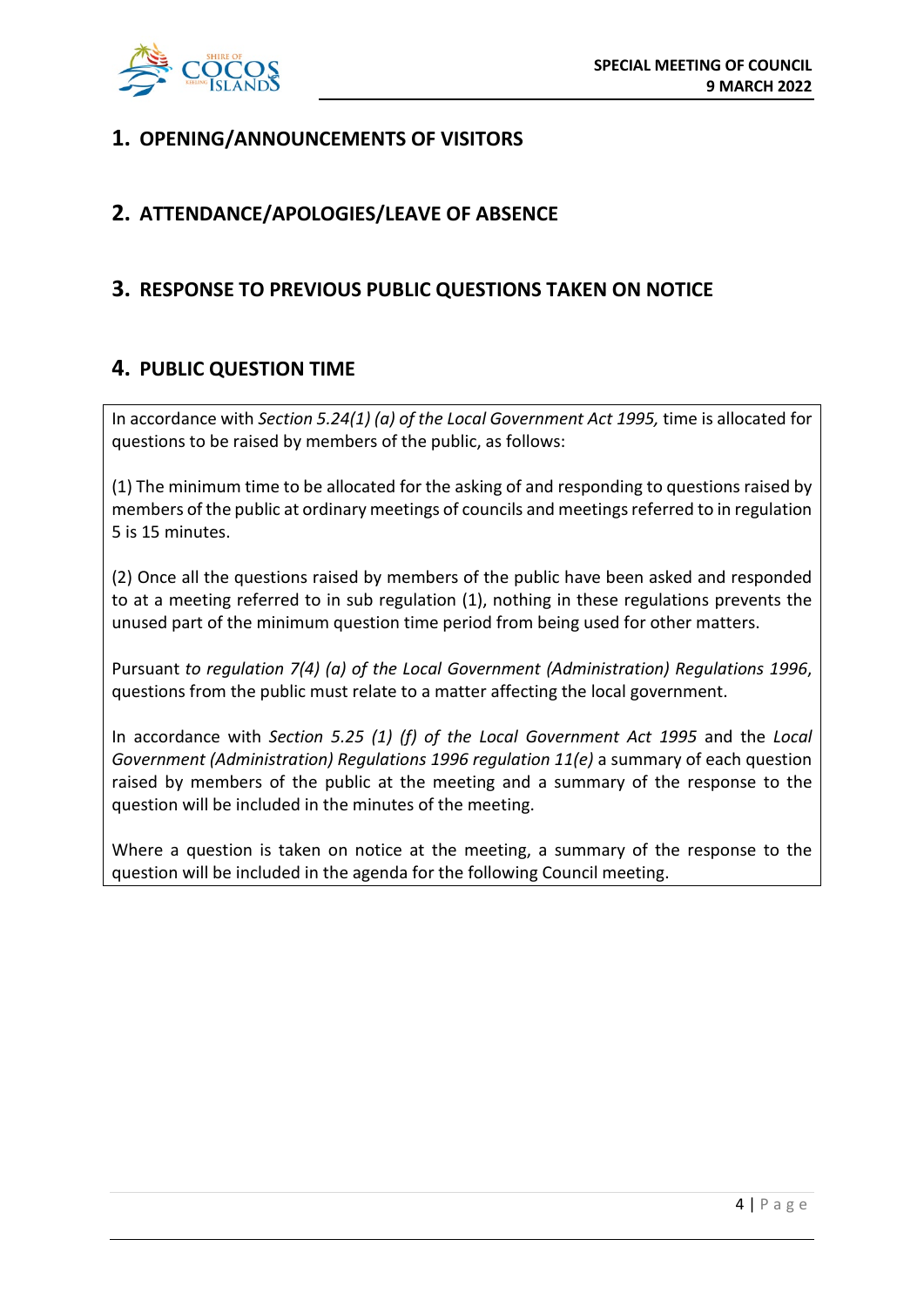

## **5. LEAVE OF ABSENCE**

The *Local Government Act 1995 (Section 2.25)* provides that a Council may, by resolution, grant leave of absence to a member for Ordinary Council Meetings. A member who is absent, without first obtaining leave of the Council, throughout three consecutive Ordinary meetings of the Council is disqualified from continuing his or her membership of the Council. Disqualification from membership of the Council for failure to attend Ordinary Meetings of the Council will be avoided so long as the Council grants leave prior to the member being absent. The leave cannot be granted retrospectively. An apology for non-attendance at a meeting is not an application for leave of absence.

## **5.1 LEAVE OF ABSENCE (PREVIOUSLY APPROVED)**

| <b>Councillor</b> | Date of Leave | <b>Approved by Council</b> |
|-------------------|---------------|----------------------------|
|                   |               |                            |

## **5.2 APPLICATION FOR LEAVE OF ABSENCE**

## **6. PETITIONS/DEPUTATIONS/PRESENTATIONS**

## **7. CONFIRMATION OF MINUTES OF PREVIOUS MEETING(S)**

## **8. ANNOUNCEMENTS BY THE PRESIDING MEMBER AND COUNCILLORS**

## **9. DECLARATION OF INTERESTS**

Councillors are to complete a Disclosure of Interest Form for each item they are required to disclose an interest in. The Form should be given to the Presiding Member before the meeting commences. After the meeting, the Form is to be provided to the Governance and Risk Coordinator for inclusion in the Disclosures Register.

## **10. REPORT AND RECOMMENDATIONS OF COMMITTEE**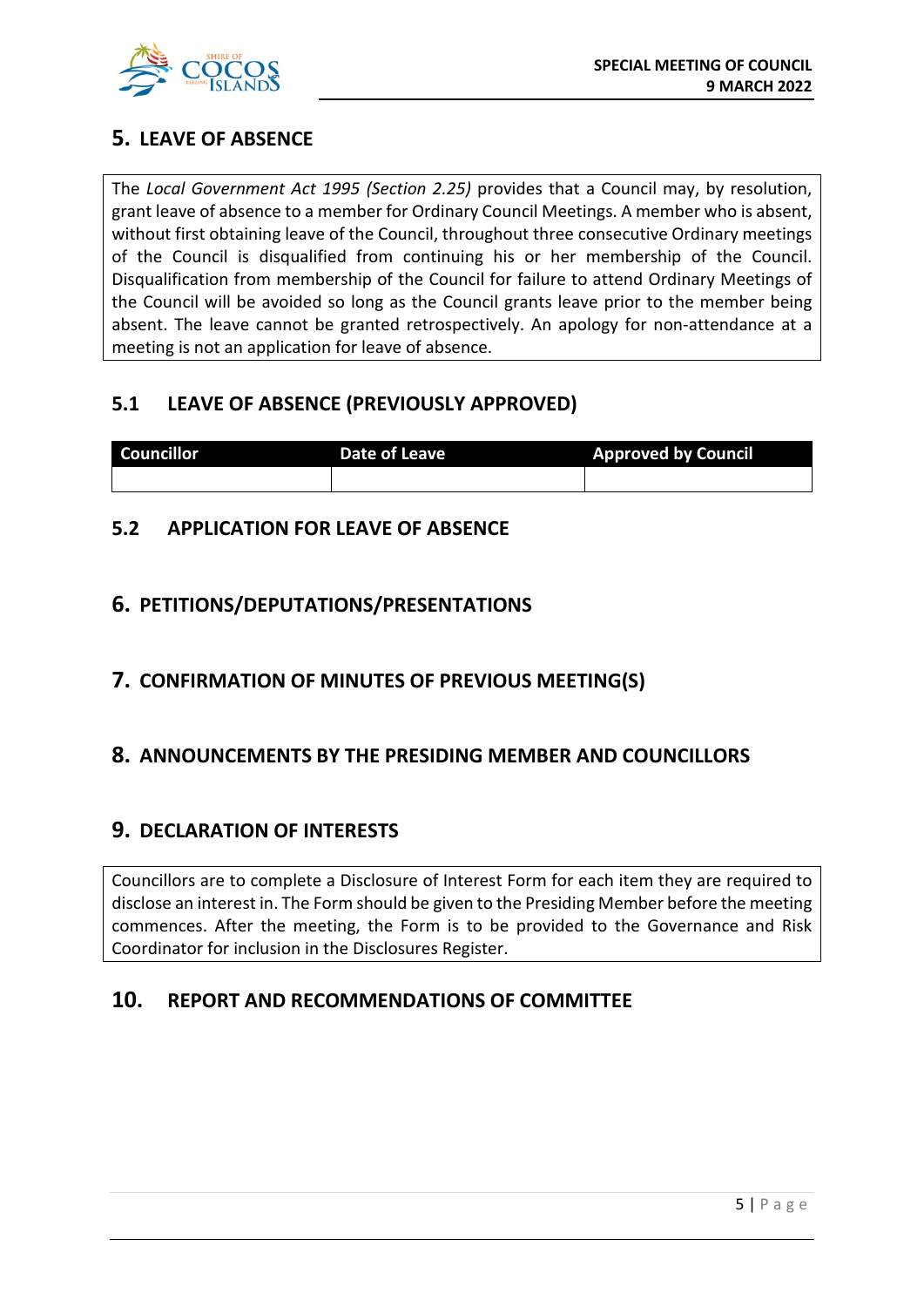

#### **10.1 FINANCE**

#### **10.2 LEASES**

## **10.3 PLANNING/BUILDING**

#### **10.4 ADMINISTRATION**

#### **10.4.1 CHIEF EXECUITVE OFFICER RECRUITMENT – UPDATED JOB DESCRIPTION FORM (JDF)**

#### **Report Information**

| Date:                       | 7 March 2022                                       |  |
|-----------------------------|----------------------------------------------------|--|
| Location:                   | N/A                                                |  |
| Applicant:                  | Shire of Cocos (Keeling) Islands                   |  |
| File Ref:                   |                                                    |  |
| Disclosure of Interest: Nil |                                                    |  |
| <b>Reporting Officer:</b>   | <b>Chief Executive Officer</b>                     |  |
| Island:                     | N/A                                                |  |
| Attachments:                | 10.4.1.1 - Chief Executive Officer Job Description |  |

### **Authority / Discretion**

#### **Definition**

|          | Advocacy       | When Council advocates on its own behalf or on behalf of its<br>community to another level of government/body/agency.                                                                                                                                                      |
|----------|----------------|----------------------------------------------------------------------------------------------------------------------------------------------------------------------------------------------------------------------------------------------------------------------------|
| $\times$ | Executive      | The substantial direction setting and oversight role of the<br>Council. E.g. adopting plans and reports, accepting tenders,<br>directing operations, setting and amending budgets.                                                                                         |
|          | Legislative    | Includes adopting local laws, town planning schemes and<br>policies. Review when Council reviews decisions made by<br>officers.                                                                                                                                            |
|          | Quasi-Judicial | When Council determines an application / matter that directly<br>affects a person's right and interest. The judicial character arises<br>from the obligations to abide by the principles of natural justice.<br>Examples of Quasi-Judicial authority include town planning |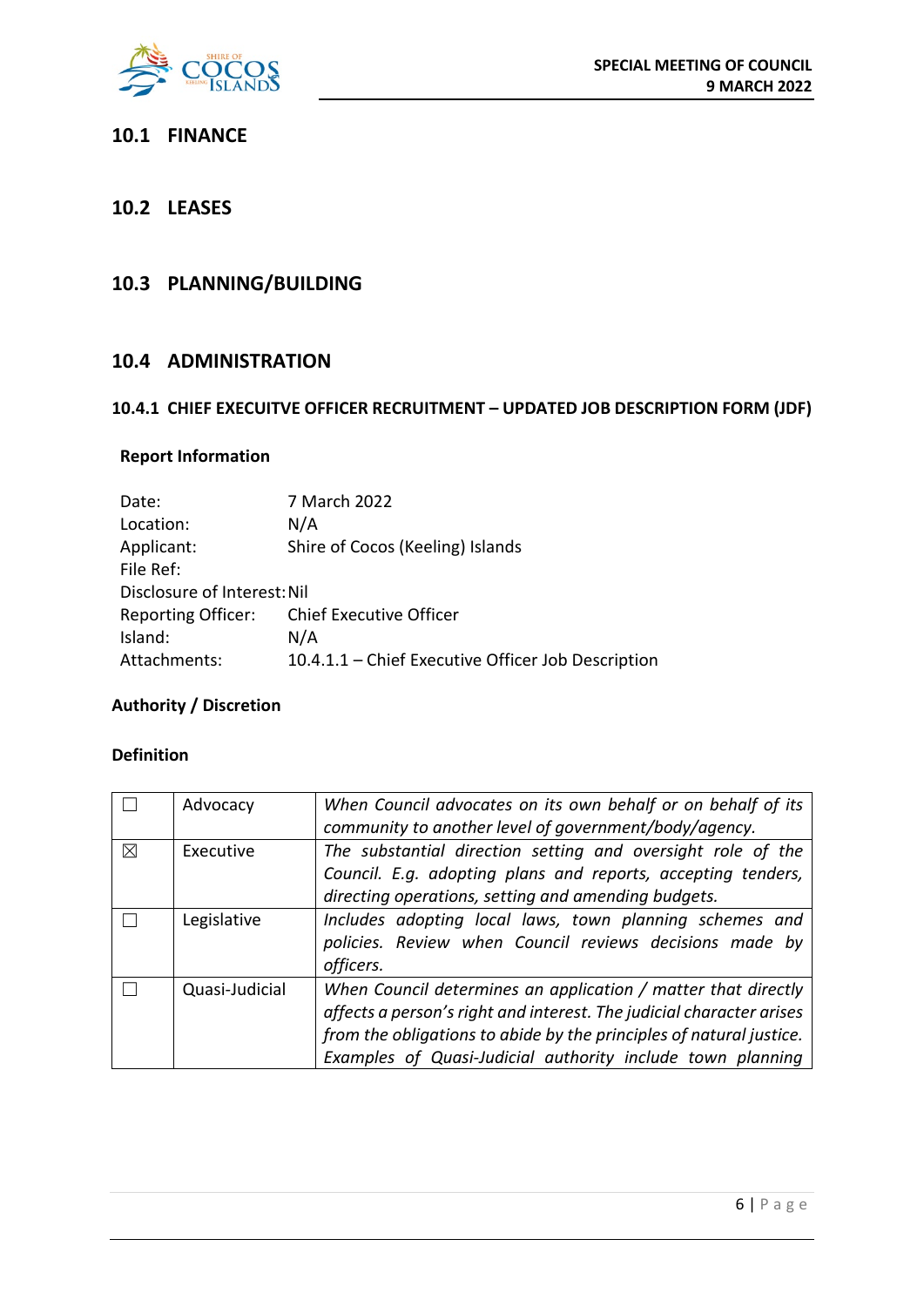

|             | applications, building licenses, applications for other permits /<br>licenses. |
|-------------|--------------------------------------------------------------------------------|
| Information | Includes items provides to Council for information purposes only               |
|             | that do not require a decision of Council (i.e. $-$ for noting).               |

#### **Report Purpose**

This report presents an updated Job Description for the upcoming CEO Recruitment for consideration by Council.

#### **Relevant Documents**

Available for viewing at the meeting Nil

#### **Background**

At the Ordinary Council Meeting held on 23 February 2022, Council commenced the recruitment process for the Chief Executive Officer position. The report considered at this meeting included appointment of the Recruitment and Selection Committee, including independent Committee Member, appointment of the Recruitment Consultant and approval of the Job Description, including selection criteria.

#### **Comment**

The Recruitment and Selection Committee met on 1 March 2022 to progress the recruitment process and have proposed some minor changes to the Job Description that was adopted on 23 February 2022. The Job Description for a CEO must be adopted by Absolute Majority of Council prior to commencing recruitment.

#### **Policy and Legislative Implications**

Under S5.36 of the *Local Government Act 1995 (WA)(CKI)* the Council is responsible for the employment of a person to be the CEO of the local government and the Standard for CEO Recruitment, Performance and Termination further detail the requirements of how that process should be undertaken.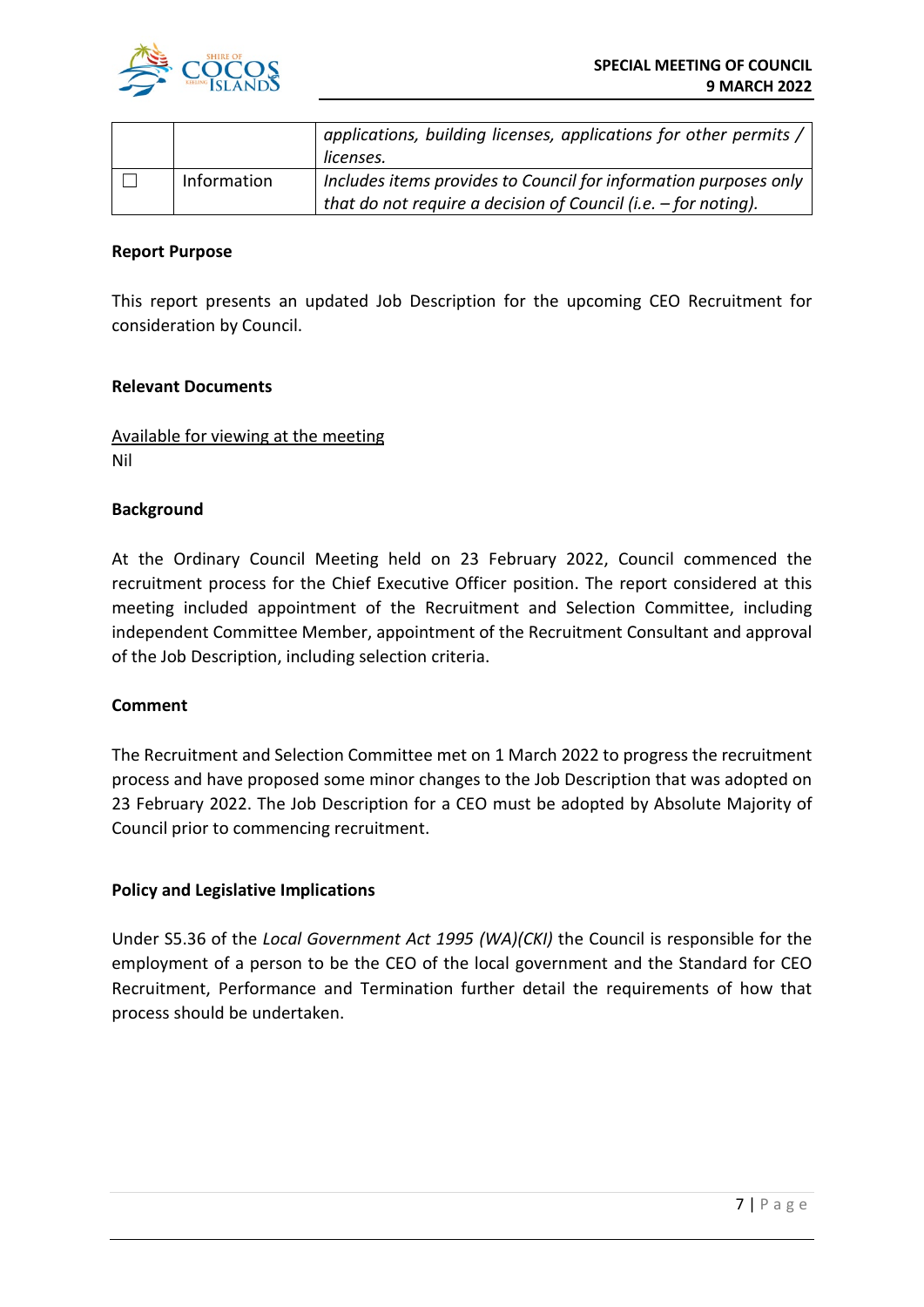

#### **Financial Implications**

There are no direct financial implications associated with this report.

#### **Strategic Implications**

Key Result Area Four: *Civic Leadership*

#### **Risk Implications**

There are no direct risk implications associated with this report.

#### **Voting Requirements**

Absolute Majority

#### **Conclusion**

The updated job description including selection criteria is presented for Council consideration.

#### **OFFICER RECOMMENDATION – ITEM NO 10.4.1**

**THAT COUNCIL, BY ABSOLUTE MAJORITY, PURSUANT TO THE** *LOCAL GOVERNMENT (ADMINISTRATION) AMENDMENT REGULATIONS 2021***, APPROVES THE UPDATED CHIEF EXECUTIVE OFFICER JOB DESCRIPTION AS CONTAINED IN ATTACHMENT 10.4.1.1 WHICH OUTLINES THE QUALIFICATIONS, SELECTION CRITERIA AND RESPONSIBLITIES OF THE POSITION.**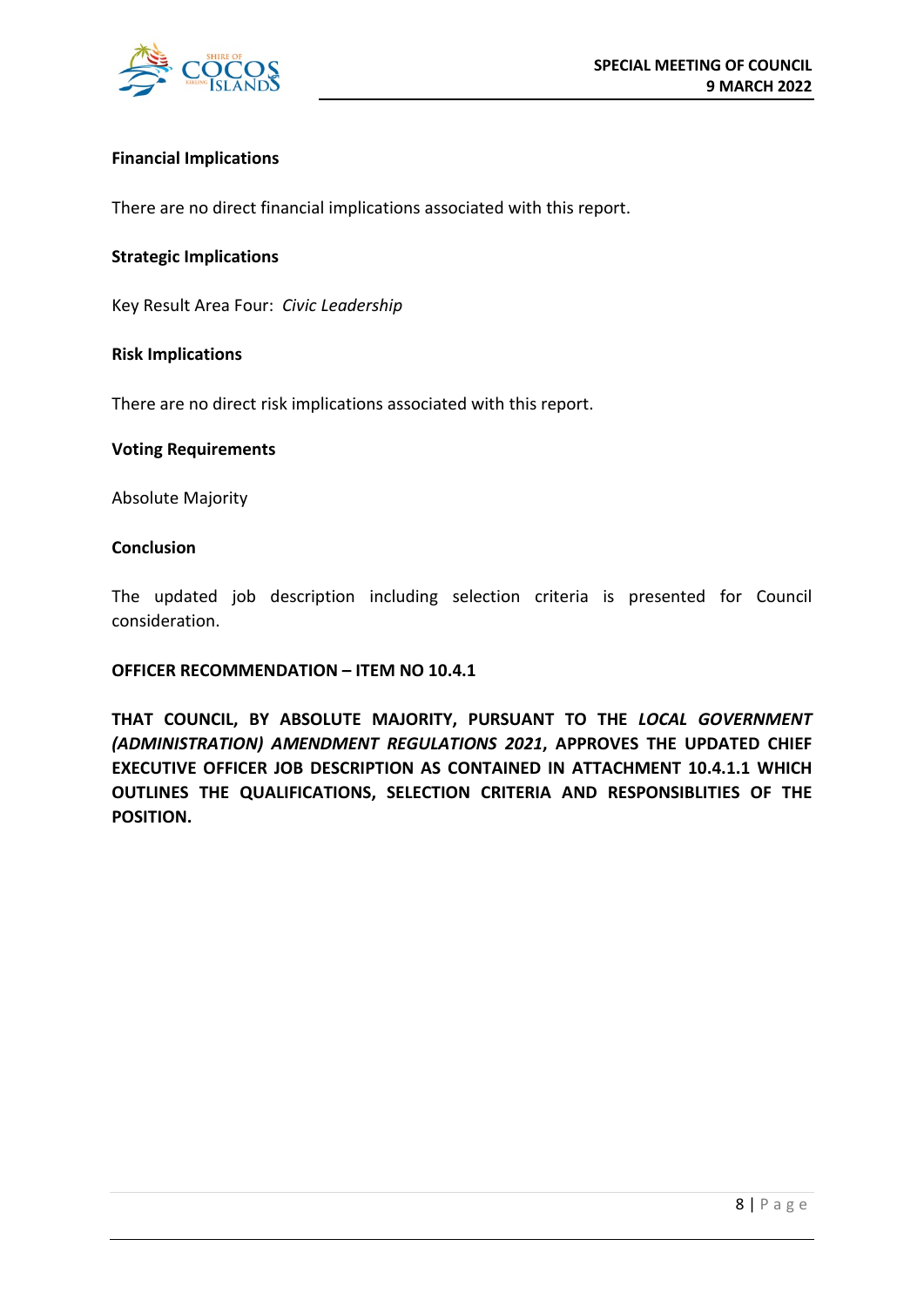

#### **10.5 MINUTES TO BE RECEIVED**

- **11. ELECTED MEMBERS MOTION OF WHICH PREVIOUS NOTICE HAS BEEN GIVEN**
- **12. MOTIONS WITHOUT NOTICE WITH LEAVE OF COUNCIL**
- **13. MATTERS BEHIND CLOSED DOORS**
- **14. MATTERS RELATING TO THE LAND TRUSTS**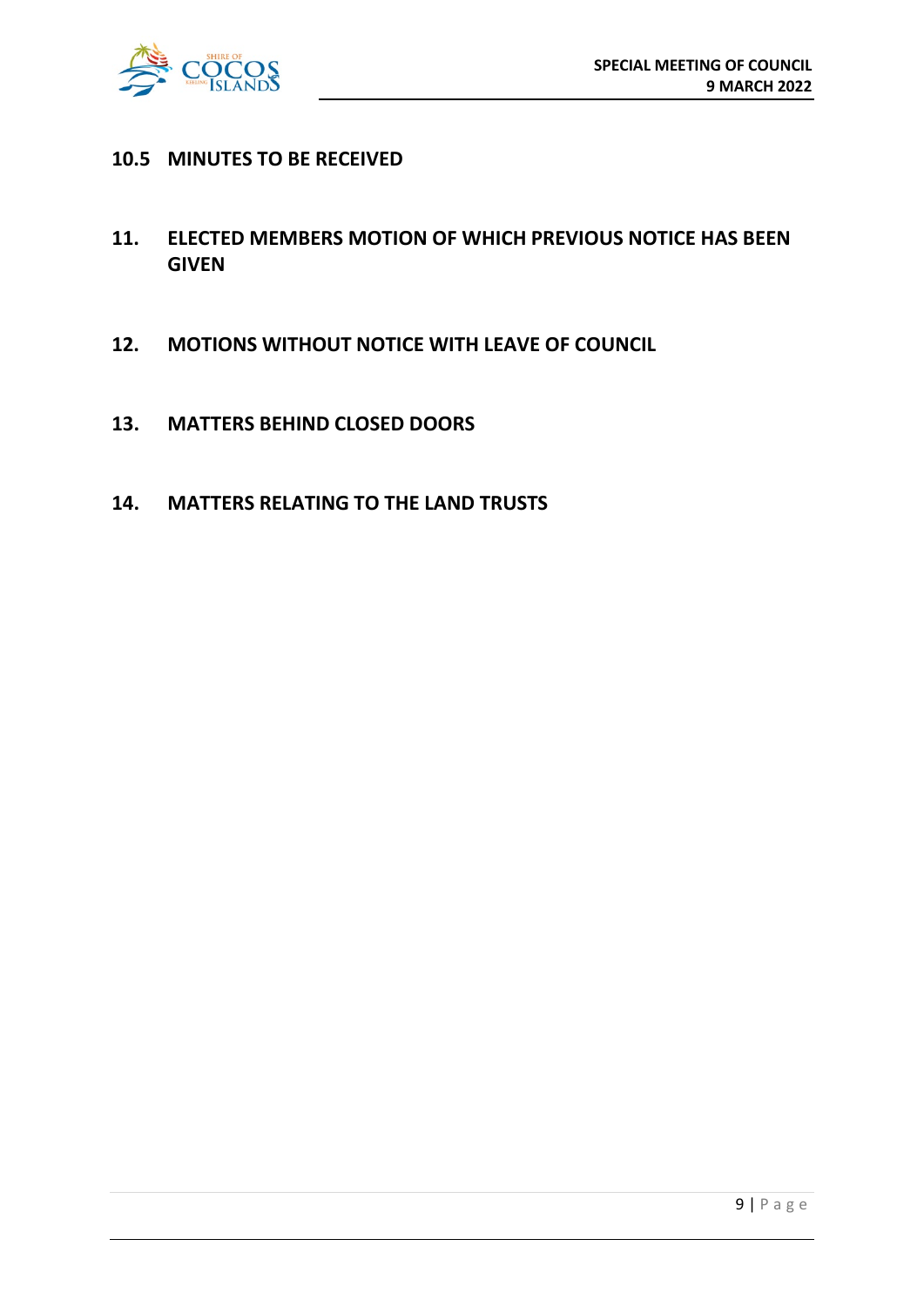



## MATTERS RELATING TO THE LAND TRUST 1979 AND LAND TRUST 1984

The Australian Government transferred ownership of portions of land on the Cocos (Keeling) Islands, under two separate deeds, to the Territory's local government being the Cocos (Keeling) Islands Council. On 1 July 1992 the Territories Law Reform Act came into effect by which the Commonwealth Government applied Western Australian laws to the Cocos (Keeling) Islands. The Local Government (Transition) Ordinance 1992 established the Shire of the Cocos (Keeling) Islands by absorbing the Cocos (Keeling) Islands Council. By this arrangement, the body corporate called the Shire of Cocos (Keeling) Islands became the Trustee for both Land Trusts. Decisions relating to the Trust are made by Council as the decision-making arm of the body corporate.

**The 1979 Deed:** The 1979 Trust Deed applies to all of the land above the high-water mark on Home Island, except Lot 13, Lot 14 and Pulu Gangsa (Cemetery Island). The Deed states that the land is to be held 'upon trust for the benefit, advancement and wellbeing of the community formed by the Kampong residents.' No other terms were expressed in the Deed. 'Kampong residents' were described in the 1979 Trust Deed as 'the residents from time to time of the Kampong area'.

**The 1984 Deed:** The 1984 Trust Deed applies to all parcels of land situated and being above high-water mark within the Cocos (Keeling) Islands, including North Keeling Island, but not including parcels of land as described in the First Schedule of the 1984 Trust Deed. This transferred land was to be held by the Council (and later, by its successor, the Shire)

'upon trust for the benefit, advancement and wellbeing of the Cocos (Keeling) Islanders resident in the Territory on land owned by the Council."